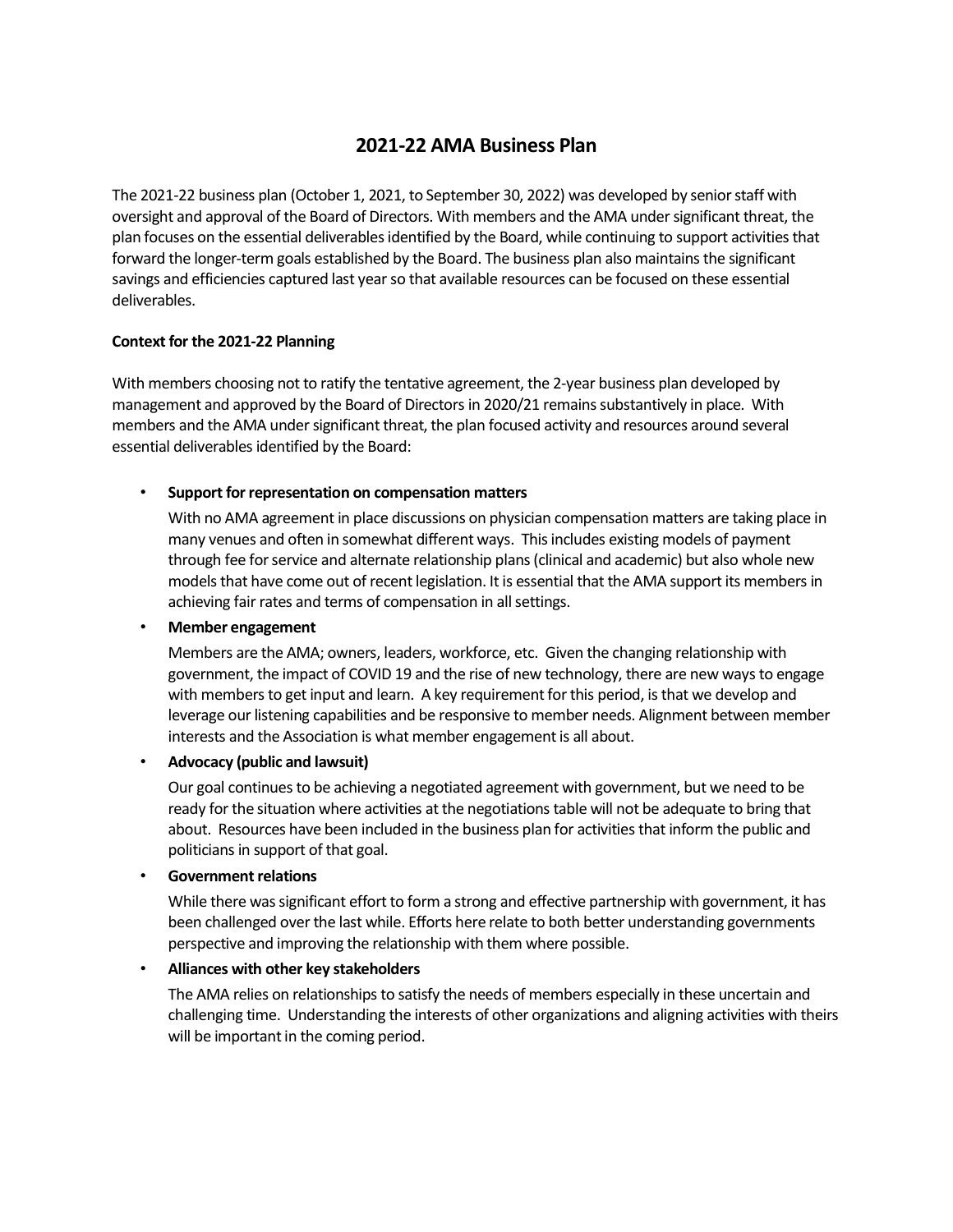• **Physician compensation principles and policies including income equity** 

The recent past has taught us that this government advances major policy initiatives with little discussion or engagement with the profession. We need to continue educating government and the public on the complexities of physician payment and be ready to respond as new policy comes forward from government.

The 2-year plan struck a balance between operational savings and the use of reserves, to ensure the needed resources were available in the essential areas identified by the Board.

# **Business Plan and Budget Documents**

The major business plan documents are attached as follows:

**A. Vision, Mission and Values** As established by the AMA Board of Directors

# **B. Key Result Areas, Goals and Activities (Ends) Healthy AMA (Means)**

Cascading from the AMA Mission are the Board-established goals for the organization, which are categorized in three broad Key Result Areas: Financial Health for physicians and their practices; Well Being (personal, workplace, community); System Leadership and Partnership. The purpose of the goals is twofold: they express how the Board wants to deliver value to physician members and what is felt to be most important in moving towards the Vision. Connected to each goal are the related activities planned for the next twelve months. These are developed by staff with Board oversight and include the essential elements identified by the Board. Progress on activities is reviewed and updated over the course of the year. Activity will continue towards achieving each of the AMA's goals, however, the focus for the 2-year planning period will remain on the essential deliverables with investment in other activities being reduced.

The second part of Attachment B, "Healthy AMA" identifies key activities in the areas of governance, finances, knowledge, relationships and workforce that help strengthen the Association so that it can achieve the ends established by the Board and deliver value to members.

# **C. 2021-22 Budget**

The budget recognizes the challenging situation faced by members and the Association alike and continues to reflect the financial framework established in the 2-year plan, including fully funded board reserves and a \$6 million contingency value at the end of the 2022 fiscal year.

Despite preparing for a significant reduction in membership of roughly 20% for two years, retention remained at roughly 100% in the first year, creating additional flexibility to support the essential deliverables in the second year of the plan. The 21/22 budget reflects the following:

- Continuance of the cost reductions captured in the first year of the plan (e.g., 5% reduction in all salaries, honoraria, and contractor rates.).
- The CMA's ongoing financial commitment to achieve a negotiated agreement.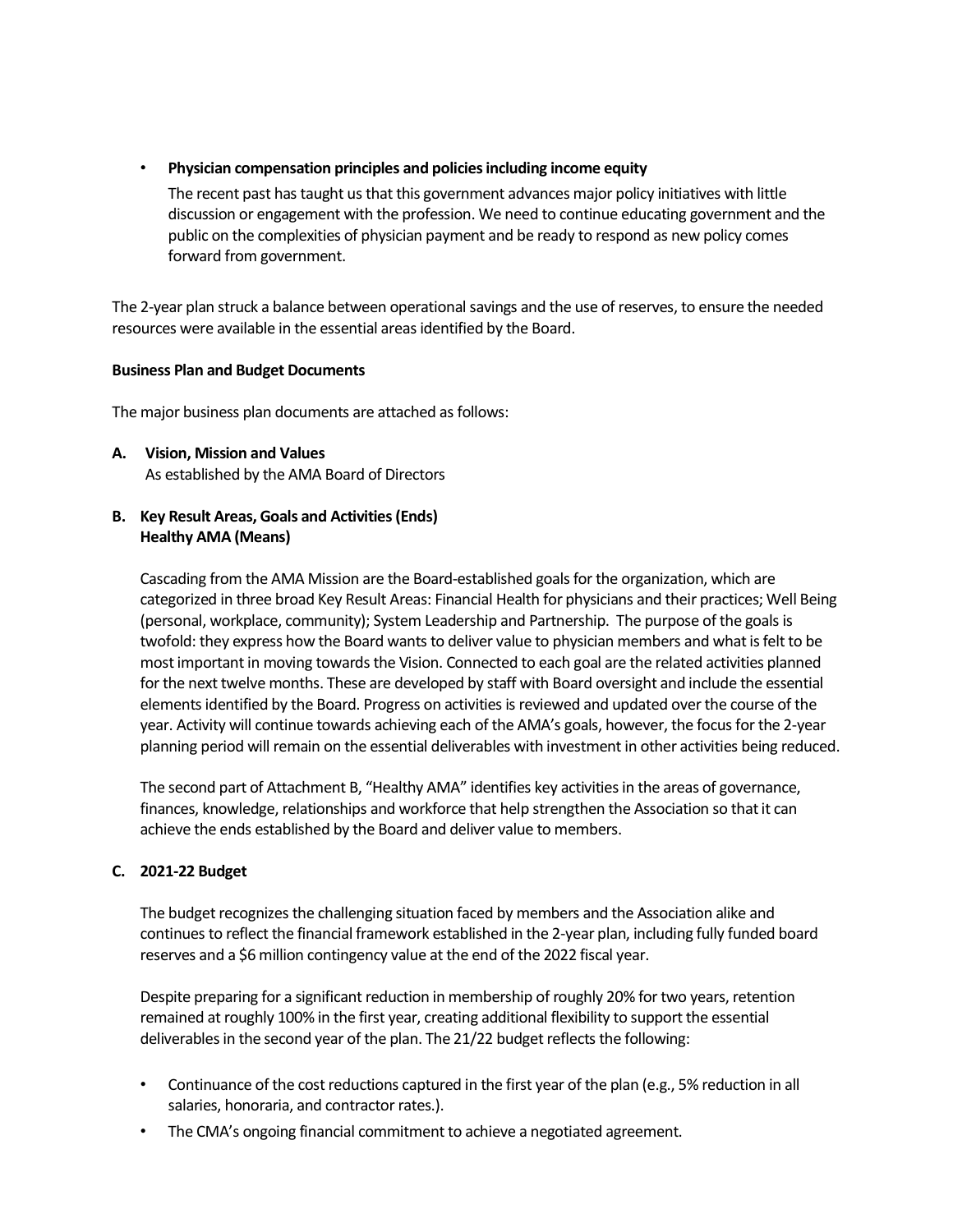- A return to face-to-face meetings and member engagement opportunities where that serves member interests best (e.g., Board and Representative Forum meetings, change management activities with physicians and clinics, etc.)
- Continued use of virtual work environments and member engagement opportunities where that serves member interests bests (e.g., virtual AGM, webinars).
- Completion of the income equity studies (e.g., Hours of work study).
- An additional one-time provision has been added from the year 1 net savings to support essential elements including representation, advocacy, and member engagement. Given the uncertainty surrounding the relationship with government, a single provision was established to provide flexibility so that resources can be directed as needed (e.g., a large-scale awareness campaign; additional resources to represent physicians in ARP, AMHSP, stipend or group negotiations as needed, etc.)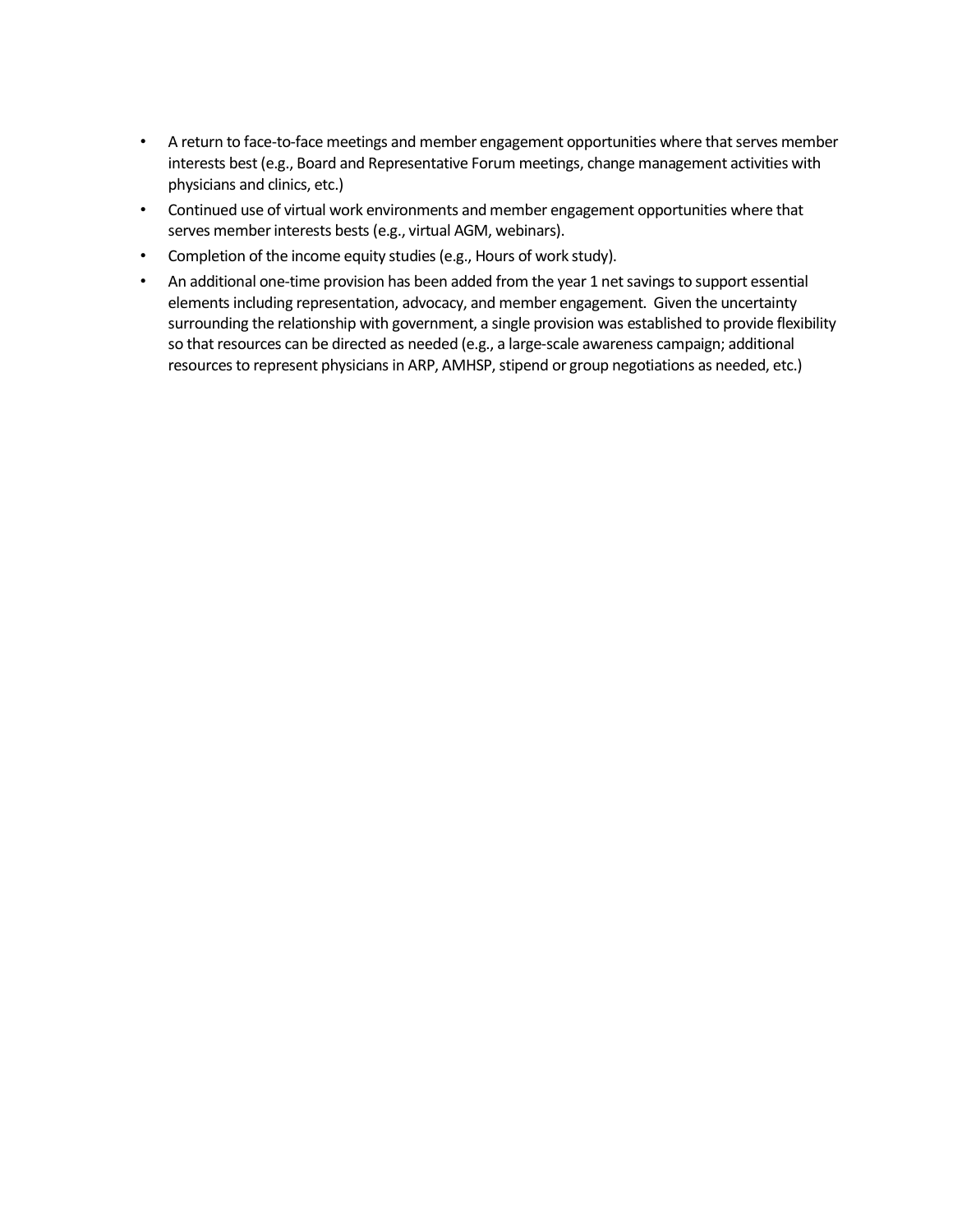# **A. Vision, Mission, Values**



Treat others - and each other - fairly and equitably

Remain unified through belief in quality care, collective engagement and professionalism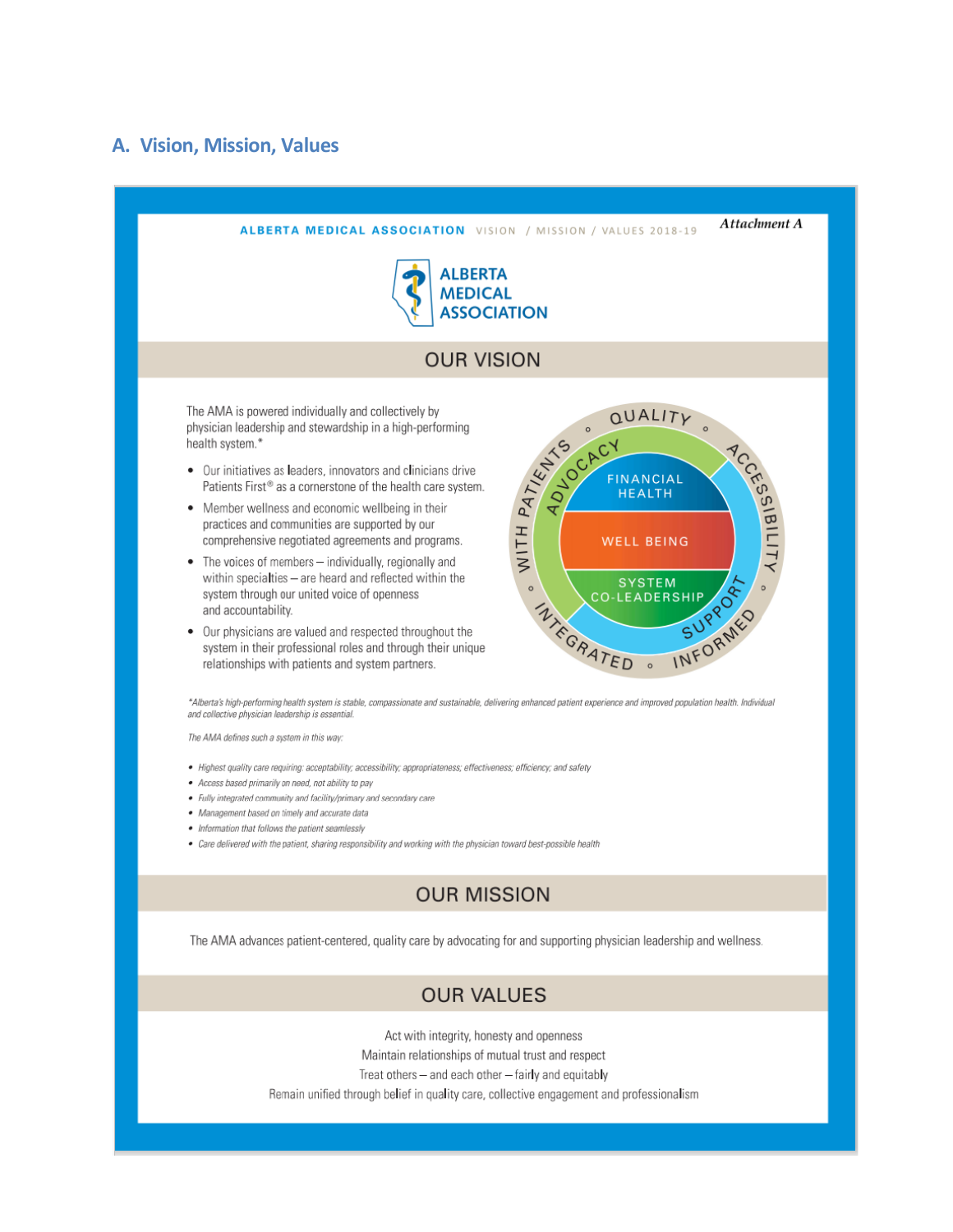# **B. Key Result Areas, Goals and Related Priority Activities**

## Key Result Area 1 - Financial Health

The AMA assists and supports members in maintaining their financial health. This includes negotiating with payers to ensure fair compensation, the provision of practice management services and the offering of financial products. Members in training are supported through a number of scholarships and bursaries.

# Goal 1 Physicians are fairly compensated for their skills and training in comparison to other professionals.

### **Priority Activities**

- 1. Negotiate an agreement for the provision of insured services with government that is fair to physicians and provides value for patients; and restores physicians, through the AMA as an active partner in the health system.
- 2. Support members in local compensation discussions and through the provincial framework development including AHS-paid stipends, Physician on-call, contractual arrangements for Laboratory, DI and Cancer Care other physician AHS-contracted services.
- 3. Support members in local clinical ARP discussions and through provincial framework development considering contractual, sessional, or capitation-based ARPs.
- 4. Support academic physicians in the negotiation of the Academic Health Services Plan and the supporting Individual Services Agreement.
- 5. Support members that are affected by Bill 30 and contracting out of physician services.

# Goal 2 Physicians' practice management decisions are based on sound management advice and best practice.

# **Priority Activities**

- 1. Support appropriate member billing practices including:
	- Expand peer review activities including education and schedule modernization.
	- Support sections in schedule modernization/improvement efforts.
	- Expand and improve virtual care codes and introduce a virtual care strategy that supports new (virtual) models of care.
	- Continue to develop tools like the fee navigator and billing training tools.
- 2. Support members participating in or considering alternate compensation modelsincluding:
	- Clinical alternate relationship plans.
	- AMHSP arrangements.
	- Private contracting models enabled through recent legislation.
- 3. Support physicians and sections that are impacted by unilateral fee changes and SOMB interpretation.

# Goal 3 Reliable and best-in-class financial products are available to all members

#### **Priority Activities**

- 1. Enhance member insurance and wealth management offers by formalizing a regional financial services alliance with MD Financial and BNS.
- 2. Maximize AMA's member health and dental benefit offerings under the new federal framework for Life and Health Trusts.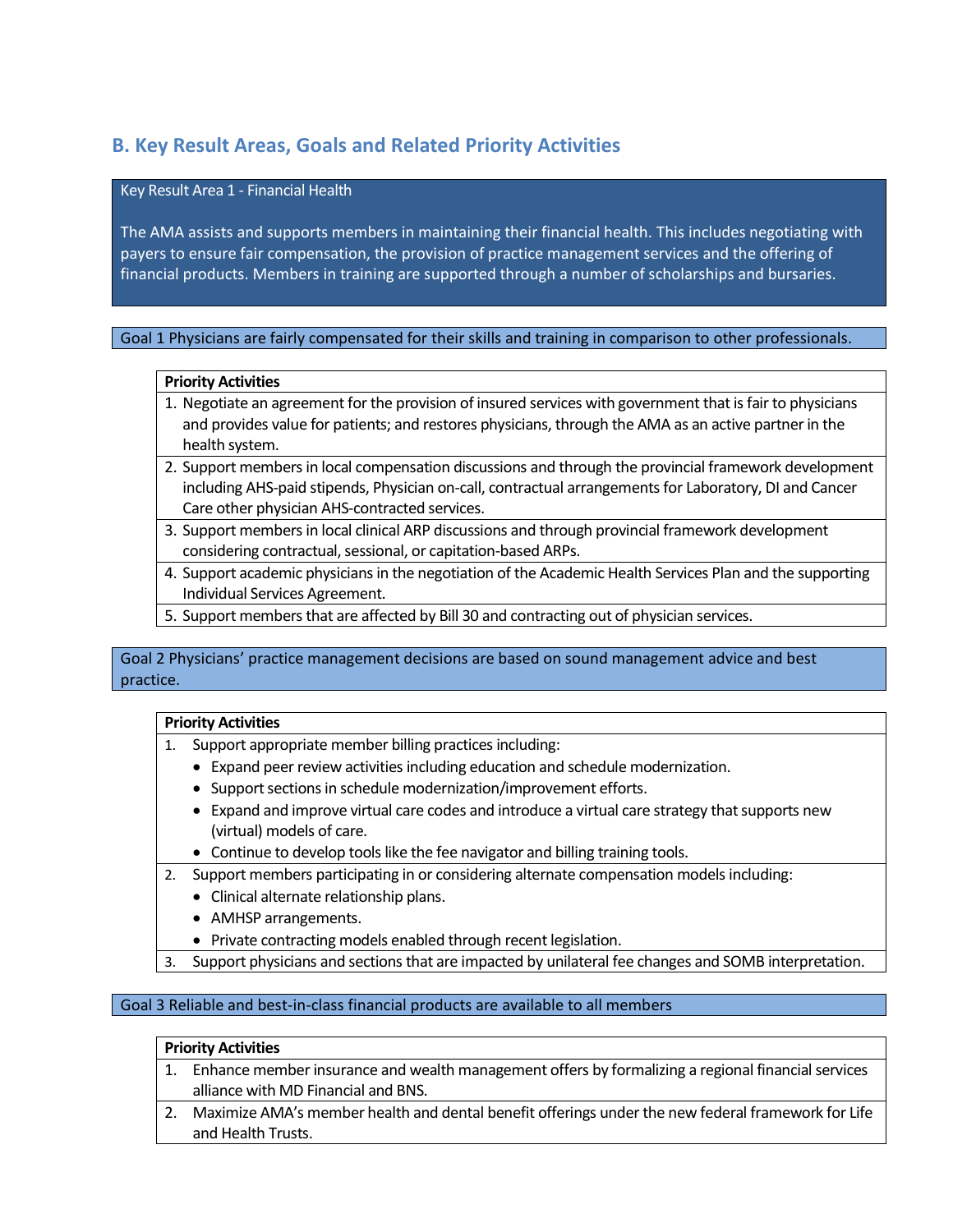## Key Result Area 2 – Well Being

The AMA supports members in maintaining healthy work-life integration, including being a leader in the development of a comprehensive physician health program. The AMA promotes and supports physicians contributing to the broader community through activities like the AMA Youth Run Club and Emerging Leaders in Health Promotion grant program. The AMA also supports physicians in their efforts to attain safe, healthy and equitable work environments.

# Goal 1 Physicians are supported in maintaining their own health and that of their families

### **Priority Activities**

1. Continue to provide the PFSP service and monitor assistance levels to meet increasing need.

- 2. Operationalize funding from the Affinity Collaboration (BNS, the CMA and MD Financial Management Inc.) to respond to and address the health and wellness needs of physicians and medical learners.
- 3. Support Well Doc Alberta's efforts to renew funding and scale and spread the program nationally through affinity funding made available through the CMA/BNS agreement.

Goal 2 The AMA is a broker in bringing together physicians, patients and families toward healthy communities. Physician and community contributions are supported and celebrated.

#### **Priority Activities**

- 1. Continue Shine A Light initiative and integrate with other member engagement, governance and recognition programs, e.g., AMA Awards, members advocating through RF, etc.
	- Recognize more physicians more frequently in their everyday settings, quietly going the distance for patients.
	- Encourage nominations from the public, colleagues or clinical staff.
	- Optimize the stories through multi-media strategies.
- 2. As students return to schools in a post-COVID environment, maintain or increase the number of participating schools in the AMA Youth Run Club. This includes supporting teachers and schools with programs or activities that can be safely performed.
- 3. Administer the Emerging Leaders in Health Promotion grant program.

Goal 3 The AMA is committed to working with and for physicians to address system issues which impede attaining a safe, healthy equitable working environment.

#### **Priority Activities**

- 1. Advance the AMA's Healthy Working Environments framework in key areas:
	- Equity, diversity and inclusion
		- $\circ$  Operationalize the tool kit developed to support diversity and inclusion goals with a focus on section leadership recruitment.
		- o Implement changes to improve equity, diversity and inclusion in AMA appointments.
		- $\circ$  Represent AMA at formal and informal EDI communities and initiatives.
	- Psycho-social wellness and safety
		- $\circ$  With the ZMSAs, advocating for the quadruple aim and healthy working environments for physicians within AHS.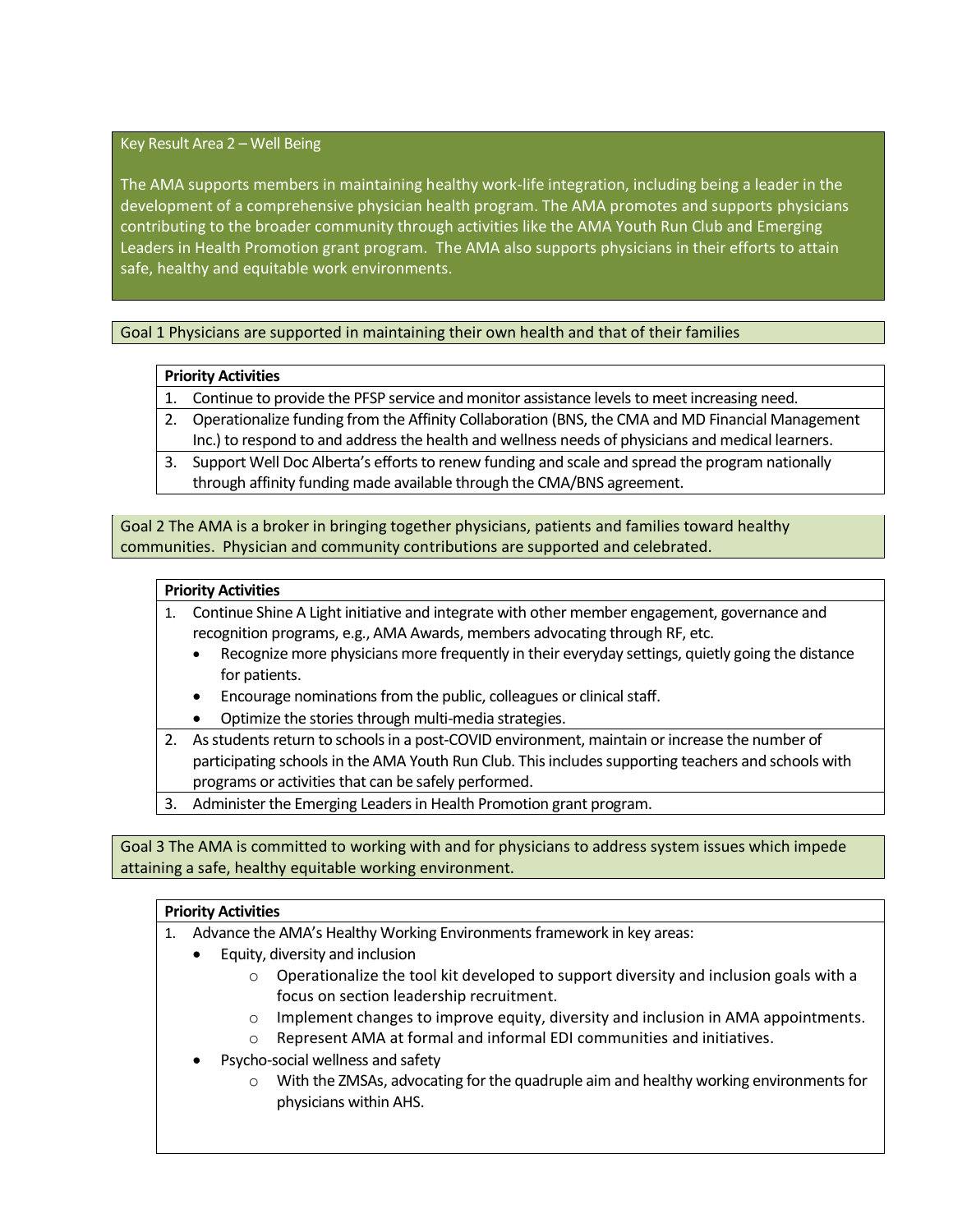- **Leadership** 
	- $\circ$  In collaboration with the CMA provide physician leadership and professional development opportunities for members.
- 2. Working with the AMA's Healthy Working Environments Advisory Committee, identify additional opportunities and possible strategies.
	- Further align work of the HWEAC and the Indigenous Health Committee.

# Key Result Area 3 – System Partnership and Leadership

The AMA supports members in their role as leaders within the health care system. This includes supporting physician leadership in developing innovations in care delivery and integration of primary and specialty care. Other activities include the AMA's key role, with Alberta Health (AH) through the AMA Agreement, in developing and implementing the physician payment strategy for the province; several programs aimed at quality improvement; activities related to eHealth; and supporting the development of physician leadership skills.

Goal 1 Working with Alberta Health, Alberta Health Services and other partners, lead and influence positive change in the delivery of services.

### **Priority Activities**

- 1. Continue to strengthen the Patient's Medical Home for all Albertans:
	- Support members, clinics and their PCNs to improving relationship continuity to patients using the central patient attachment registry / community information integration (CPAR/CII) as an enabling tool and leverage the functionality in other areas including immunization, eReferral and Alberta Surgical Initiative.
	- Support PCNs in operationalizing new standardized, sustainable and shared services prioritized by the PCN Provincial Committee and PCN Zonal Committees.

2. Support activities that integrate care across the system and support the health neighborhood:

- Support physician leaders in PCN zones to achieve functional partnerships with AHS zones to enable new ways of sharing care using sustainable approaches.
- Work with PCA and SCA as well as AHS Primary Health Care Integration Network to promote virtual care capabilities including secure communication, eReferral and integration with community EMRs.
- 3. Support members on pandemic related issues as the situation evolves (e.g. Care deficit, return to schools) including income stabilization, virtual care and personal protective equipment.
- 4. In collaboration with others including the Rural Municipalities Association and Alberta Urban Municipalities Association, advocate for an implementation plan to the AHS Ernst and Young report that provides value for patients and is fair to physicians.

Goal 2 Key incentives and supports for physicians are aligned with the delivery of care and toward overall system objectives of timely access for patients to quality care.

| <b>Priority Activities</b> |  |
|----------------------------|--|
|----------------------------|--|

- 1. Complete the remaining Income Equity Initiative studies:
	- Hours of Work Study
		- $\circ$  Deploy survey instrument when necessary conditions are achieved (e.g. reasonable level of return to work is established during COVID relaunch).
		- Present preliminary results for validation by the panel.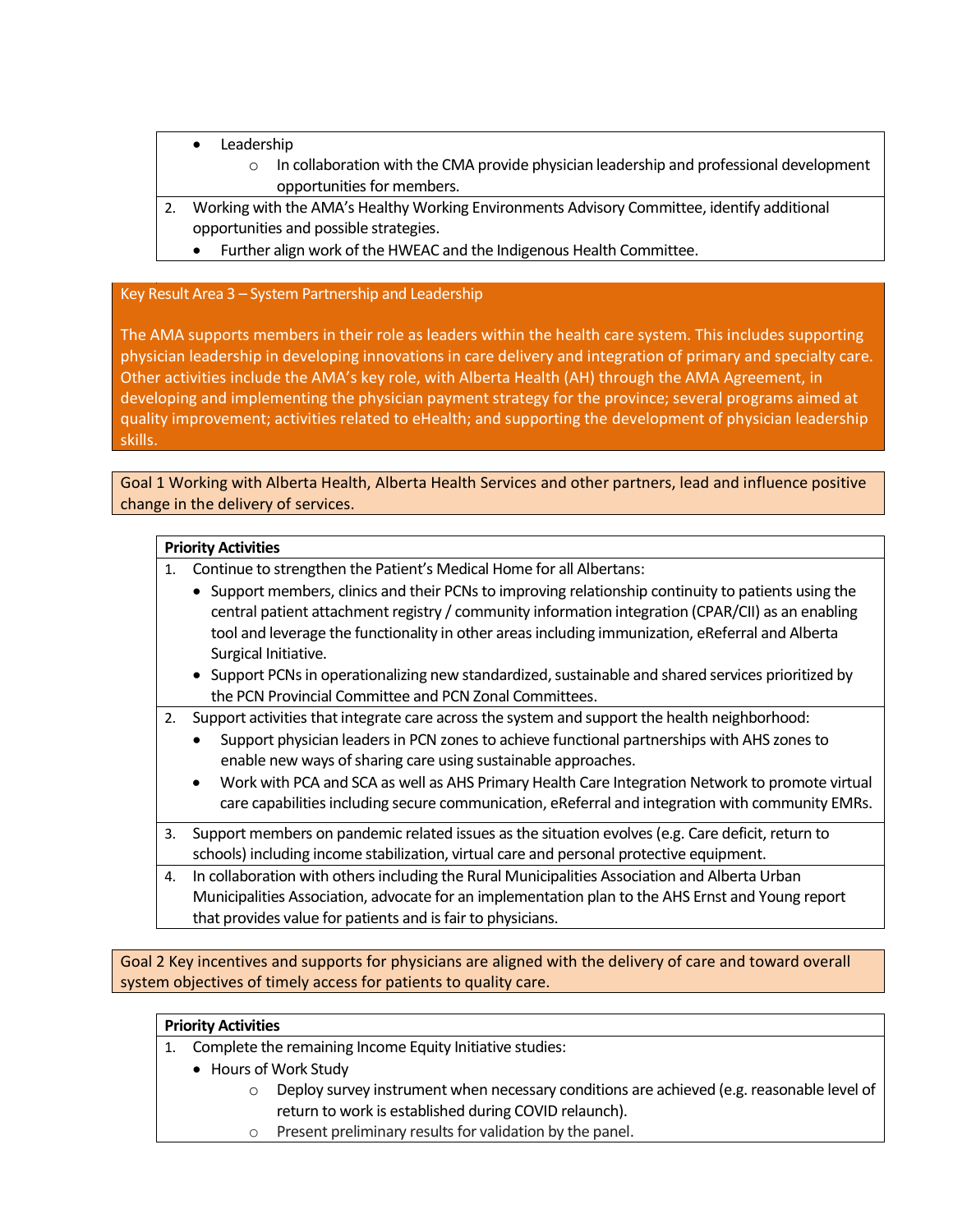|    | • Market Impact Study                                                                                         |
|----|---------------------------------------------------------------------------------------------------------------|
|    | Complete phase 2 of the Market Impact Study                                                                   |
|    | Physician Compensation Study                                                                                  |
|    | Align claims data with the various components of the study<br>$\circ$                                         |
|    | Ratify the IEI with membership<br>$\circ$                                                                     |
|    | Seek government support for the initiative                                                                    |
| 2. | Support strategic and tactical initiatives that improve informational continuity and enhance information      |
|    | integration:                                                                                                  |
|    | Provide input into the operationalization of key provincial health information-related initiatives,           |
|    | including but not limited to the CPAR/CII initiative, eDelivery of results and the AHS Connect Care           |
|    | provider portal.                                                                                              |
|    | Represent community physicians and physicians in AHS facilities moving from community EMRs to<br>$\bullet$    |
|    | Connect Care in areas such as: eDelivery, data migration, provider and patient portals.                       |
|    | • Provide input into the design and development of a provincial virtual care strategy.                        |
|    | • Advocate for an integrated and efficient rollout of systems needed to support new immunization              |
|    | protocols.                                                                                                    |
|    | Working with other stakeholders including the student associations, PARA, training institutions and           |
|    | communities, develop solutions to address needs-based gaps in physician supply.                               |
|    | Provide support and input to stakeholders including medical student associations, PARA, training<br>$\bullet$ |
|    | institutions and communities on responding to government's consultation process on its new                    |
|    | regulations that are expected to take effect April 2022. (Note: Government has deferred                       |
|    | implementation of the legislation and has advised that at a minimum it will not apply to physician            |
|    | residents who are eligible for a billing number in the next fiscal year.)                                     |

Goal 3 Physicians and the AMA, in partnership with patients, play a leadership role in advocating and promoting a system characterized by Patients First®.

# **Priority Activities**

| Maintain or expand the Albertapatients.ca portal community to become the preeminent patient |  |  |  |  |
|---------------------------------------------------------------------------------------------|--|--|--|--|
| community in Alberta and Canada currently at 15,000 members                                 |  |  |  |  |
| Maintaining neutral, non-partisan space for those who join on that basis.                   |  |  |  |  |

- Migrate PatientsFirst.ca activists over to albertapatients.ca, offering a different, non-political experience helping to improve the system.
- Albertapatients.ca will be the driver of public advocacy with respect to the COVID care deficit and what is needed for recovery through multiple surveys and reporting
- Improve community member experience by taking advantage of capabilities of new platform for engagement between surveys
- 2. Support and advocate for improved health care delivery for the Indigenous community. This will involve outreach to indigenous physicians and First Nations communities, participation in the Population Aboriginal Health SCN and continued activity of the AMA Indigenous Health committee.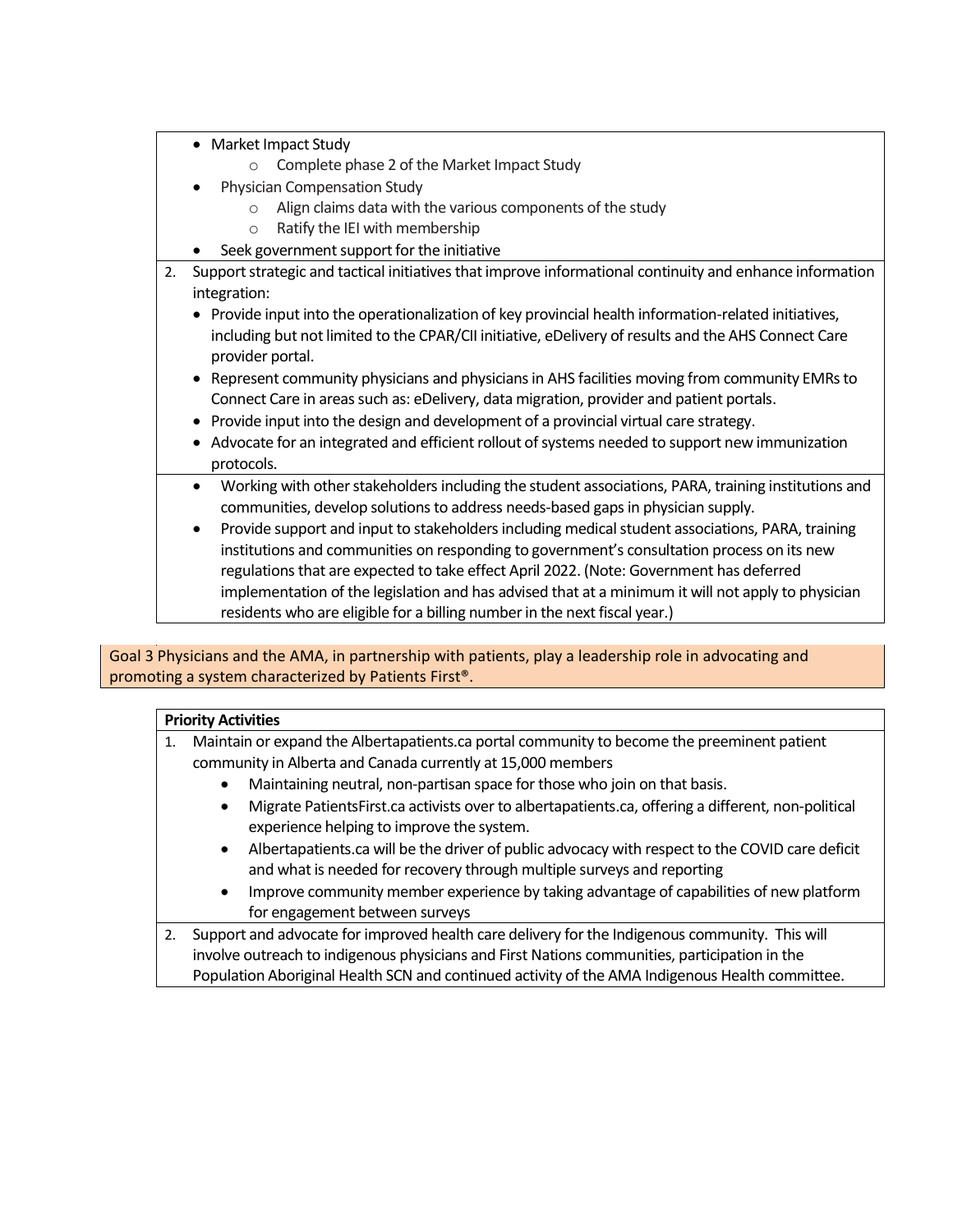**Healthy AMA**

- 1. Governance
	- Implement the recommendations of the Board Working Group on Nominating Committee Processes.
	- Apply lessons learned during COVID to enhance opportunities for bringing leadership together (e.g., Virtual AGM).
	- Prepare for a return to in-person meetings (e.g., Board & RF).
	- Leverage CMA funding to provide skill development opportunities to AMA physician leaders.

## 2. Workforce

- Implement a hybrid work environment, including the supporting people strategy and changes to space footprint.
- Enhance and expand member engagement opportunities as an entry point for future member workforce.

#### 3. Financial

- Balance the use of AMA contingency and direct savings to maximize member value and sustain the organization.
- Effective stewardship of program funding.

# 4. Relationships

- Enhance our relationship with the CMA under evolving governance structures.
- Continue to develop and deliver grass roots advocacy through the Joint Task Force.
- Continue to expand capacity for, and reach of, AMA's social media profile.
- Enhance our relationship with the Rural Municipalities Association and the Alberta Urban Municipalities Association.

## 5. Knowledge

- Undertake a general member survey, engage sections, and consider in depth interviews to better understand member interests.
- Continue replacement of core information systems.
- Integrate information silos / new capabilities (Click Dimensions, Event Management, Learning Management, Webinar management, Voting, Surveys).
- Modernizing AMA website content and structure to improve member experience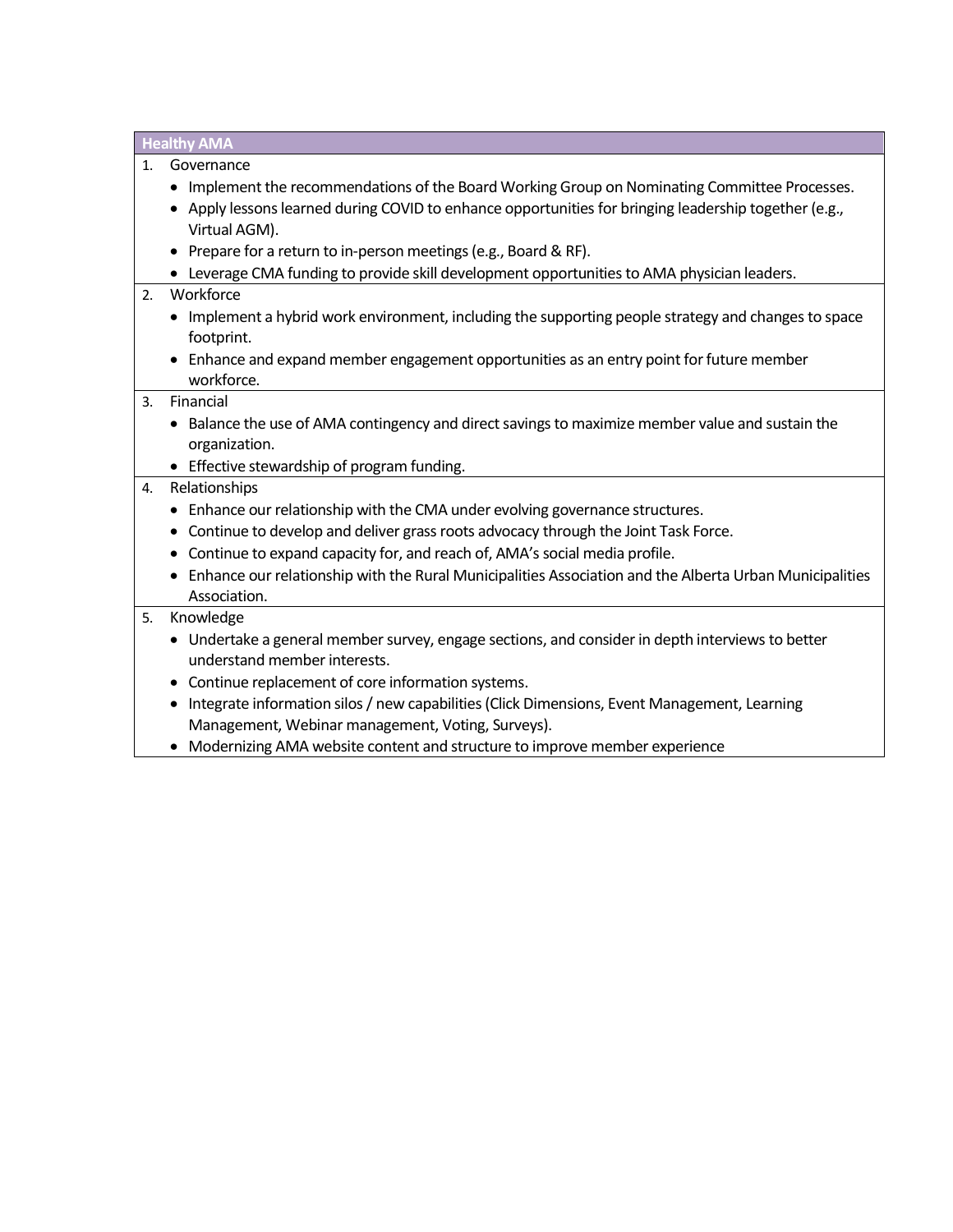# **C. 2021/22 Budget**

|                                                                         | 2020/21                | 2020/21                | 2021/22                |
|-------------------------------------------------------------------------|------------------------|------------------------|------------------------|
|                                                                         | <b>Budget</b>          | <b>Forecast</b>        | <b>Budget</b>          |
| <b>REVENUE</b>                                                          |                        |                        |                        |
| Membership revenue                                                      | 15,529,335             | 18,344,427             | 15,529,334             |
| Insurance commissions                                                   | 1,686,038              | 2,016,350              | 1,713,697              |
| <b>Health Benefits Trust commissions</b>                                | 435,057                | 456,724                | 405,842                |
| Investment income                                                       | 125,000                | 54,524                 | 89,000                 |
| Advertising<br><b>CMA Contributions</b>                                 | 60,000<br>2,578,000    | 45,000<br>1,061,025    | 60,000<br>1,750,000    |
| Other revenue                                                           | 962,650                | 1,179,923              | 1,051,650              |
|                                                                         | 21,376,080             | 23,157,973             | 20,599,523             |
| <b>EXPENDITURES</b>                                                     |                        |                        |                        |
| <b>Executive Office</b>                                                 |                        |                        |                        |
| Labor costs                                                             | 942,772                | 942,772                | 942,694                |
| Other branch costs                                                      | 91,700                 | 40,112                 | 103,500                |
| Section support                                                         | 325,780                | 359,275                | 325,780                |
| Zone medical staff association support                                  | 676,044                | 802,860                | 676,045                |
| <b>Executive provision</b><br>Board                                     | 50,000                 | 50,000                 | 50,000<br>687,500      |
| <b>Representative Forum</b>                                             | 687,500<br>966,280     | 664,851<br>861,660     | 966,280                |
| Other committees                                                        | 87,250                 | 76,177                 | 86,250                 |
|                                                                         | 3,827,326              | 3,797,707              | 3,838,049              |
| <b>Southern Alberta Office</b>                                          |                        |                        |                        |
| <b>Operations</b>                                                       | 849,770                | 818,901                | 1,059,893              |
|                                                                         | 849,770                | 818,901                | 1,059,893              |
| <b>Operations</b>                                                       |                        |                        |                        |
| Labor costs                                                             | 1,258,827              | 1,258,827              | 1,139,309              |
| Other branch costs                                                      | 32,618                 | 24,346                 | 26,115                 |
| Finance and membership services<br><b>Facility Costs</b>                | 1,159,173<br>2,102,470 | 1,159,173<br>2,056,178 | 1,154,412<br>2,241,798 |
| Human resources                                                         | 643,229                | 573,235                | 844,047                |
| <b>ADIUM Insurance</b>                                                  | 1,148,066              | 1,078,469              | 1,174,668              |
| Health Benefit Trust Fund administration                                | 190,681                | 162,061                | 195,448                |
| Information system                                                      | 2,326,275              | 2,313,083              | 2,469,946              |
| Student/Resident scholarships & grants                                  | 130,000                | 130,000                | 130,000                |
| <b>Committees</b>                                                       | 28,000                 | 21,369                 | 28,000                 |
|                                                                         | 9,019,339              | 8,776,741              | 9,403,743              |
| <b>Public Affairs</b>                                                   |                        |                        |                        |
| Labor costs<br>Other branch costs                                       | 1,065,174<br>20,320    | 1,065,174              | 1,073,203<br>33,100    |
| <b>Government Relations</b>                                             | 295,000                | 16,167<br>144.551      | 303,000                |
| <b>Section services</b>                                                 | 163,409                | 163,409                | 166,749                |
| Member communications                                                   | 319,500                | 278,322                | 361,500                |
| Shine a light/Youth Run Club                                            | 115,000                | 115,000                | 115,000                |
| Albertapatients                                                         | 200,000                | 200,000                | 200,000                |
| <b>Committees</b>                                                       | 7,750                  | 7,750                  | 7,750                  |
|                                                                         | 2,186,153              | 1,990,374              | 2,260,301              |
| <b>Health Economics</b>                                                 |                        |                        |                        |
| Labor costs                                                             | 2,125,783              | 2,125,783              | 2,161,547              |
| Other branch costs<br><b>AMA Compensation Committee</b>                 | 48,600<br>100,000      | 17,630                 | 69,600<br>100,000      |
| Other committees                                                        | 27,800                 | 70,000<br>7,379        | 32,500                 |
|                                                                         | 2,302,183              | 2,220,792              | 2,363,647              |
| <b>Professional Affairs</b>                                             |                        |                        |                        |
| Labor costs                                                             | 1,342,926              | 1,253,642              | 1,581,603              |
| Other branch costs                                                      | 11,000                 | 6,063                  | 37,000                 |
| CMA Sponsored HWE Projects                                              | 350,000                | 80,000                 | 350,000                |
| <b>Health Issues Council</b>                                            | 33,250                 | 29,759                 | 33,250                 |
| Indigenous Health Committee                                             | 33,250                 | 25,000                 | 33,250                 |
| <b>Healthy Working Environment Committee</b><br><b>Other Committees</b> |                        | 15,000                 | 33,250                 |
|                                                                         | 19,500<br>1,789,926    | 3,378<br>1,412,841     | 12,500<br>2,080,853    |
| <b>Health System Transformation</b>                                     |                        |                        |                        |
| Labor costs                                                             | 591,274                | 591,274                | 621,194                |
| Other branch costs                                                      | 21,200                 | 15,555                 | 80,200                 |
| System transformation physician leadership                              | 282,625                | 233,895                | 282,625                |
|                                                                         | 895,099                | 840,724                | 984,019                |
| <b>Priority Activities</b>                                              |                        |                        |                        |
| Representation                                                          | 1,080,424              | 615,885                | 1,544,963              |
| Change management RFP development                                       | 250,000                | 73,085                 |                        |
| <b>Master Agreement Negotiations</b>                                    | 300,000                | 450,000                | 600,000                |
| <b>Income Equity Initiative</b><br>Legal (Charter Challenge)            | 632,643                | 81,399                 | 551,244                |
| <b>Public Campaign</b>                                                  | 150,000<br>2,078,000   | 70,000<br>919,404      | 520,000<br>1,490,000   |
| Transition to Hybrid Work Environment                                   |                        |                        | 350,000                |
| One-time provison for essential deliverables                            |                        |                        | 3,000,000              |
|                                                                         | 4,491,067              | 2,209,773              | 8,056,207              |
| <b>Total Expenditures</b>                                               | 25,360,863             | 22,067,852             | 30,046,713             |
| <b>Operating Surplus (Deficit)</b>                                      | (3,984,783)            | 1,090,122              | (9,447,190)            |